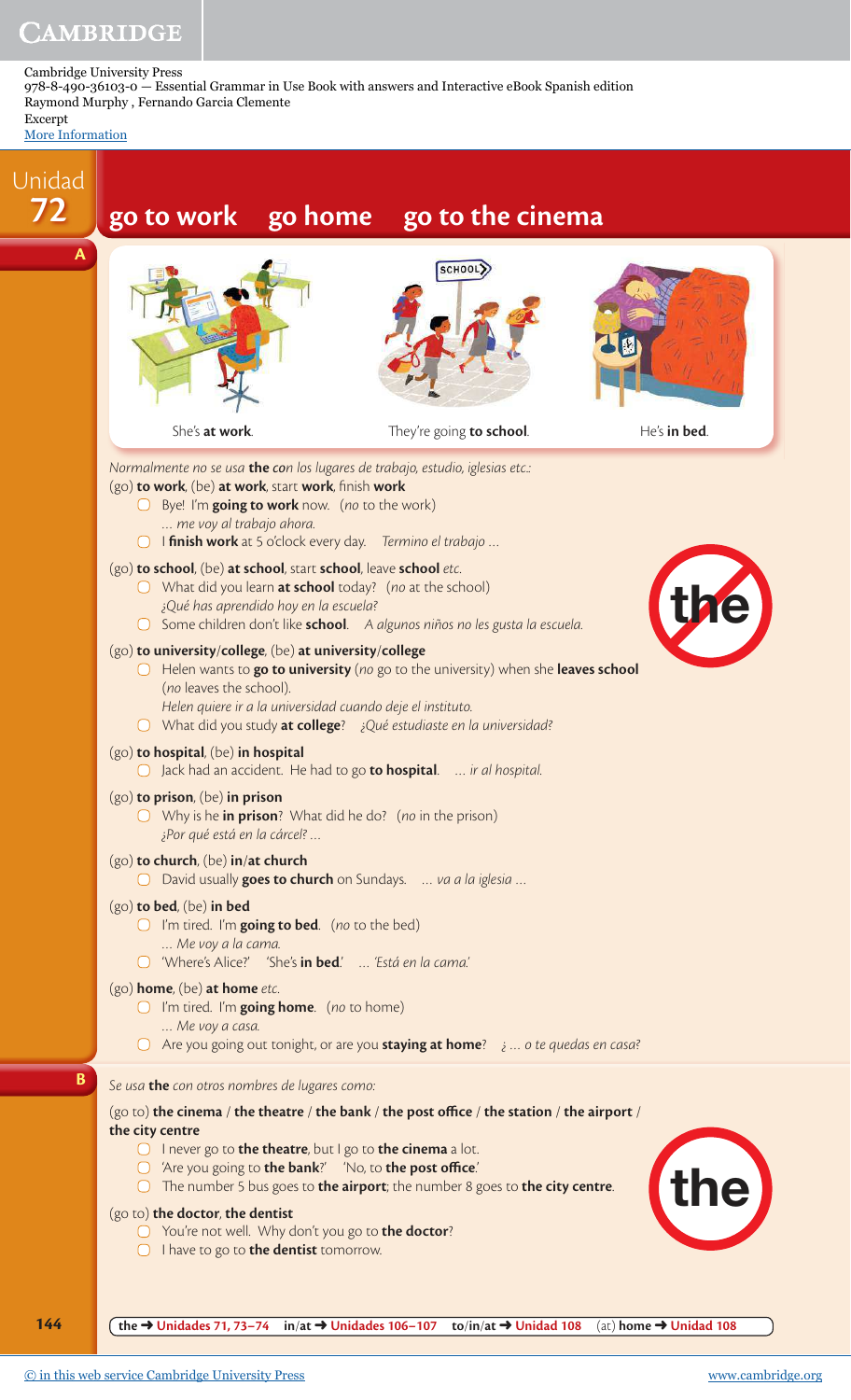Cambridge University Press 978-8-490-36103-0 — Essential Grammar in Use Book with answers and Interactive eBook Spanish edition Raymond Murphy , Fernando Garcia Clemente Excerpt

[More Information](www.cambridge.org/9788490361030)



**145**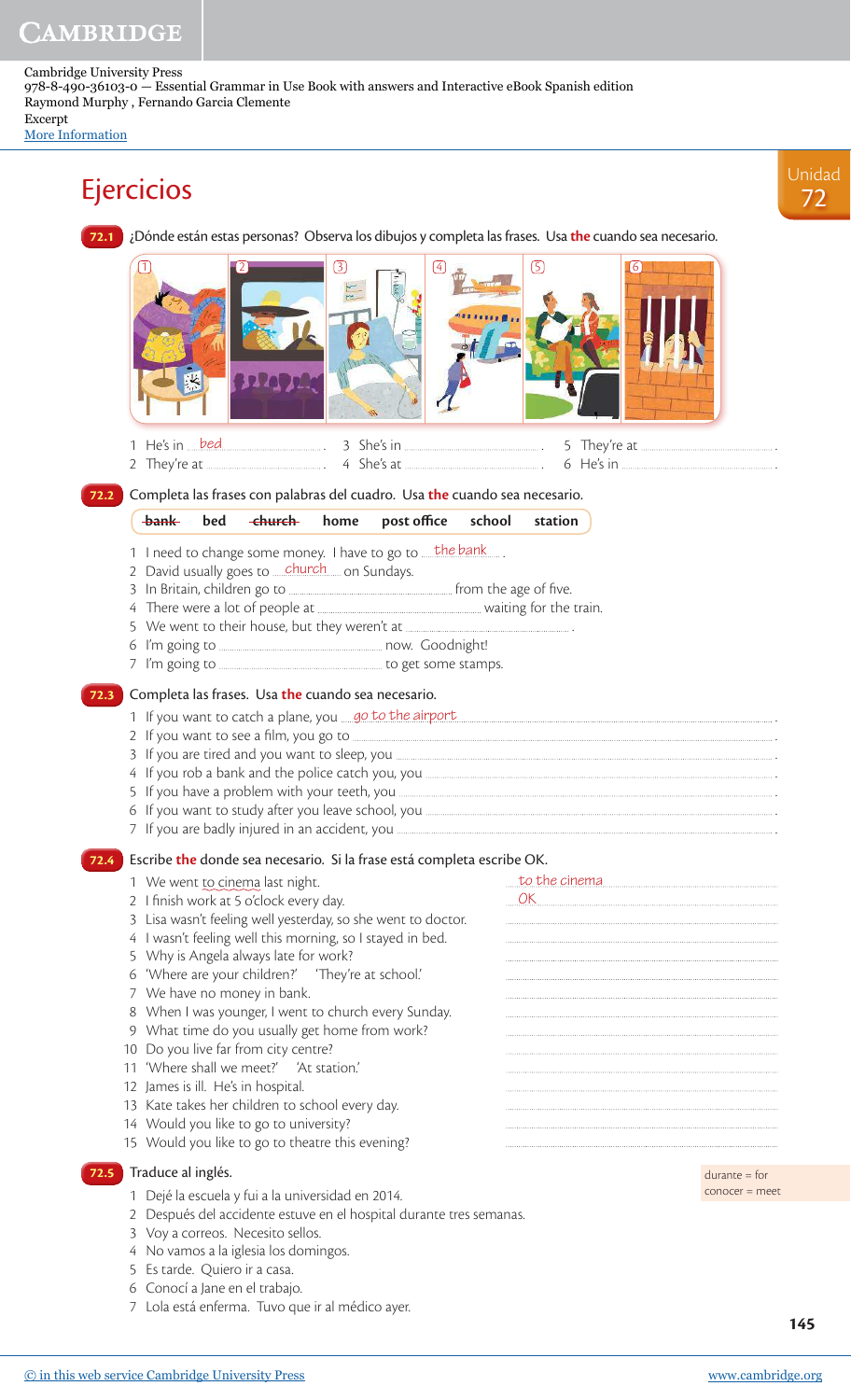Cambridge University Press 978-8-490-36103-0 — Essential Grammar in Use Book with answers and Interactive eBook Spanish edition Raymond Murphy , Fernando Garcia Clemente

Excerpt

[More Information](www.cambridge.org/9788490361030)



**146 the → Unidades 71–72, 74**